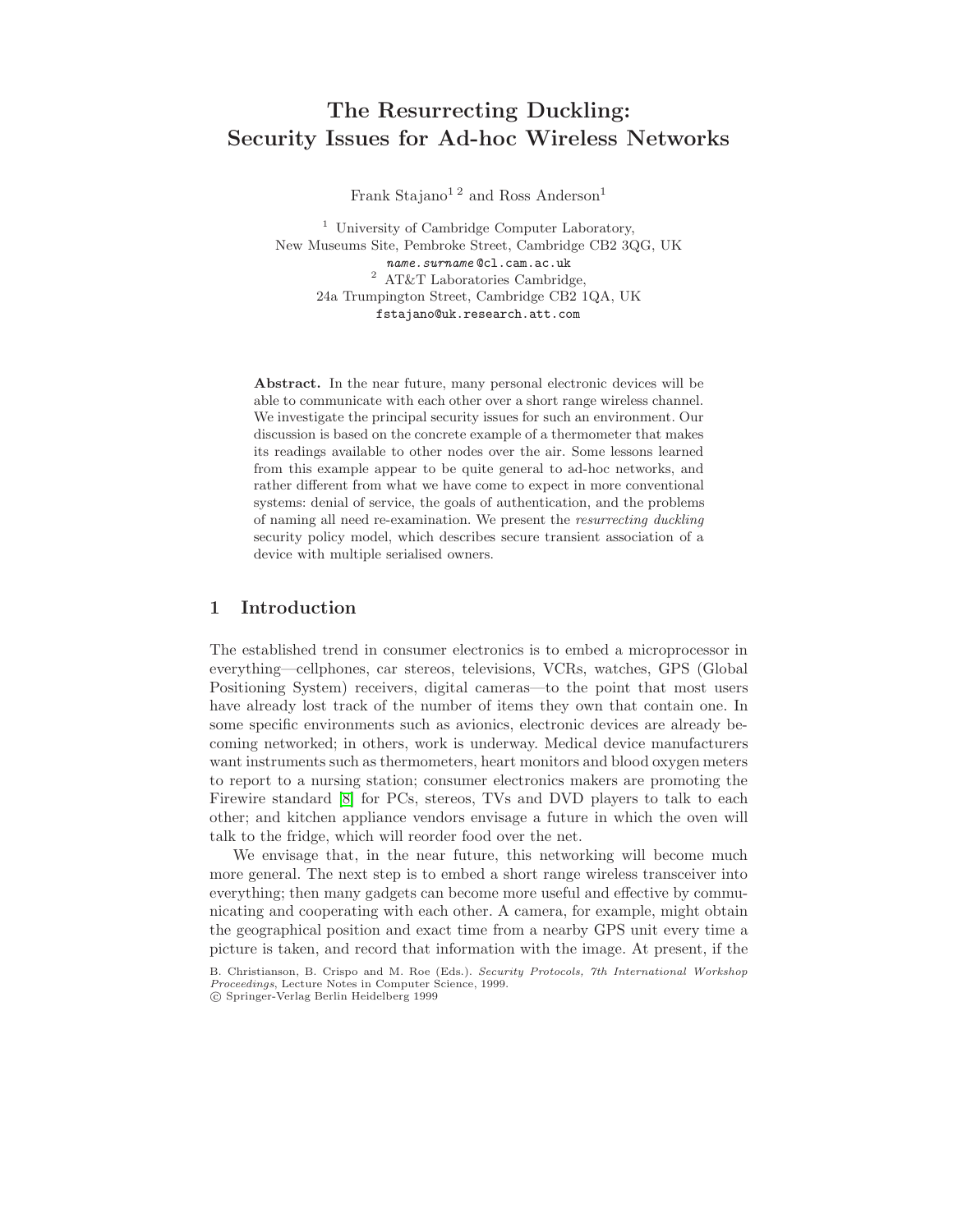photographer wants to record a voice note with the picture, the camera must incorporate digital audio hardware; in the future, the camera might let him speak into his digital audio recorder or cellphone. Each device, by becoming a network node, may take advantage of the services offered by other nearby devices instead of having to duplicate their functionality.

#### **1.1 Ad-hoc Wireless Networks**

This vision of embeddable wireless connectivity has b[een](#page-10-0) in development for several years at AT&T Laboratories Cambridge in the context of the Piconet [4] project and is also bei[ng](#page-10-1) [pu](#page-10-2)rsued, [alt](#page-10-3)hough with emphasis on different aspects, by several [othe](#page-10-4)[r](#page-10-5) groups including HomeRF [6,12], IrDA [3] (which uses infrared instead of radio) and Bluetooth [13,7].

Everyone—including potential users—knows that wireless networking is more prone to passive eavesdropping attacks. But it would be highly misleading to take this as the only, or even the main, security concern.

In this paper we investigate the security issues of an environment characterised by the presence of many principals acting as network peers in intermittent contact with each other. To base the discussion on a concrete example we shall consider a wireless temperature sensor. Nearby nodes may be authorised to request the current temperature, or to register a "watch" that will cause the thermometer to send out a reading when the temperature enters a specific range. We wish to make our thermometer useful in the widest range of environments including environmental monitoring, industrial process control and medicine.

We will therefore consider how we can enable our thermometer to support all the security properties that might be required, including *confidentiality*, *integrity* (and its close relative *authenticity*) and *availability*. Contrary to academic tradition, however, we shall examine them in the opposite order, as this often (and certainly in our case) reflects their actual importance. First, however, we have to mention some of the resource constraints under which such networks operate.

#### **1.2 System constraints**

The three main constraints on Piconet, and on similar systems which support ad-hoc networks of battery operated personal devices, are as follows:

- **Peanut CPU:** the computing power of the processor in the node is typically small, so large computations are slow.
- **Battery power:** the total energy available to the node is a scarce resource. The node likes to go to sleep whenever possible. It is not desirable to use idle time to perform large computations in the background.
- **High latency:** to conserve power, nodes are off most of the time and only turn on their receiver periodically. Communicating with such nodes involves waiting until they next wake up.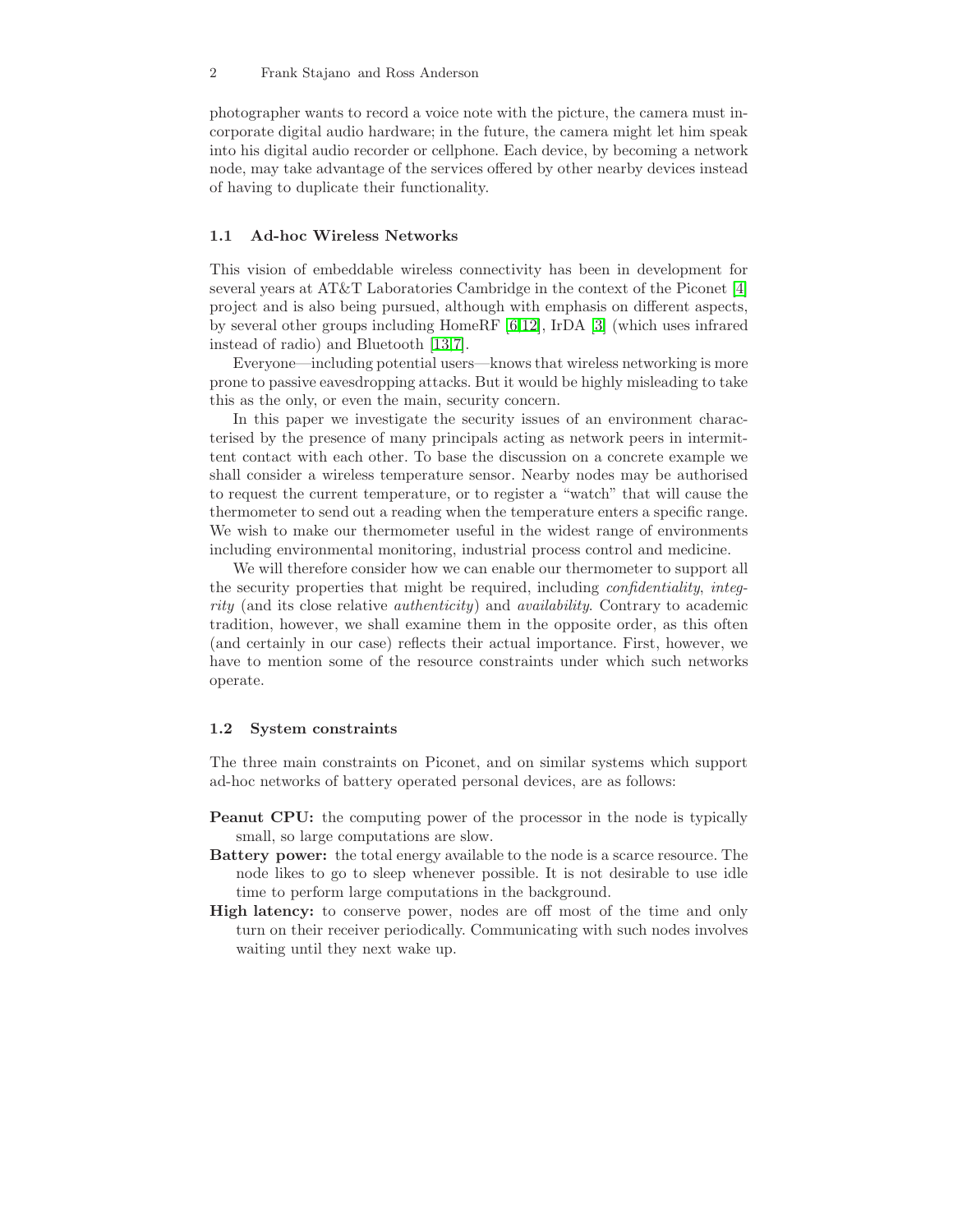The consequence of those constraints is that, while strong symmetric cryptography is feasible, modular arithmetic is difficult and so is strong asymmetric cryptography. Where a peanut node (e.g. the one embedded in a camera) interacts with a more powerful one (e.g. the one embedded in a mobile phone or laptop), one may use techniques such as low exponent RSA, with the protocols designed so that the peanut node sticks to the cheap operations of encryption and verification while avoiding the expensive ones of decryption and signature.

More generally, where there is a trade-off between security and (say) battery life, we may want to let the user control this. For example, if our thermometer is used to drive a wall display in someone's living room that shows the outside temperature, then the owner is unlikely to opt for validated and encrypted communication if this means that he must change the battery every month instead of once a year.

One challenge is to integrate this flexibility in the system without introducing major architectural holes of the sort that would allow the attacker, too, to turn off security at will.

### **2 Availability**

*Availability* means ensuring that the service offered by the node will be available to its users when expected. In most non-military scenarios, this is the security property of greatest relevance for the user. All else counts little if the device cannot do what it should.

#### **2.1 Radio jamming**

In the traditional threat model—derived from the military—an attacker can deny service to the nodes in a given area by jamming the radio frequencies they use. Traditional defences include spread spectrum and frequency hopping, both of which force the att[ack](#page-9-0)er to jam a wider frequency band and thus use more power. We will revisit them briefly in section 5 below. However such concerns are of less relevance to the commercial world, where such attacks are dealt with by complaining to the authorities and having the operator of the jamming station arrested.

The novel and interesting service denial threat is different, and concerns battery exhaustion.

#### **2.2 Battery exhaustion**

A malicious user may interact with a node in an otherwise legitimate way, but for no other purpose than to consume its battery energy. Battery life is the critical parameter for many portable devices, and many techniques are used to maximise it; in Piconet, for example, nodes try to spend most of the time in a sleep mode in which they only listen for radio signals once in a while (the period can be set from a few seconds to several minutes). In this environment, power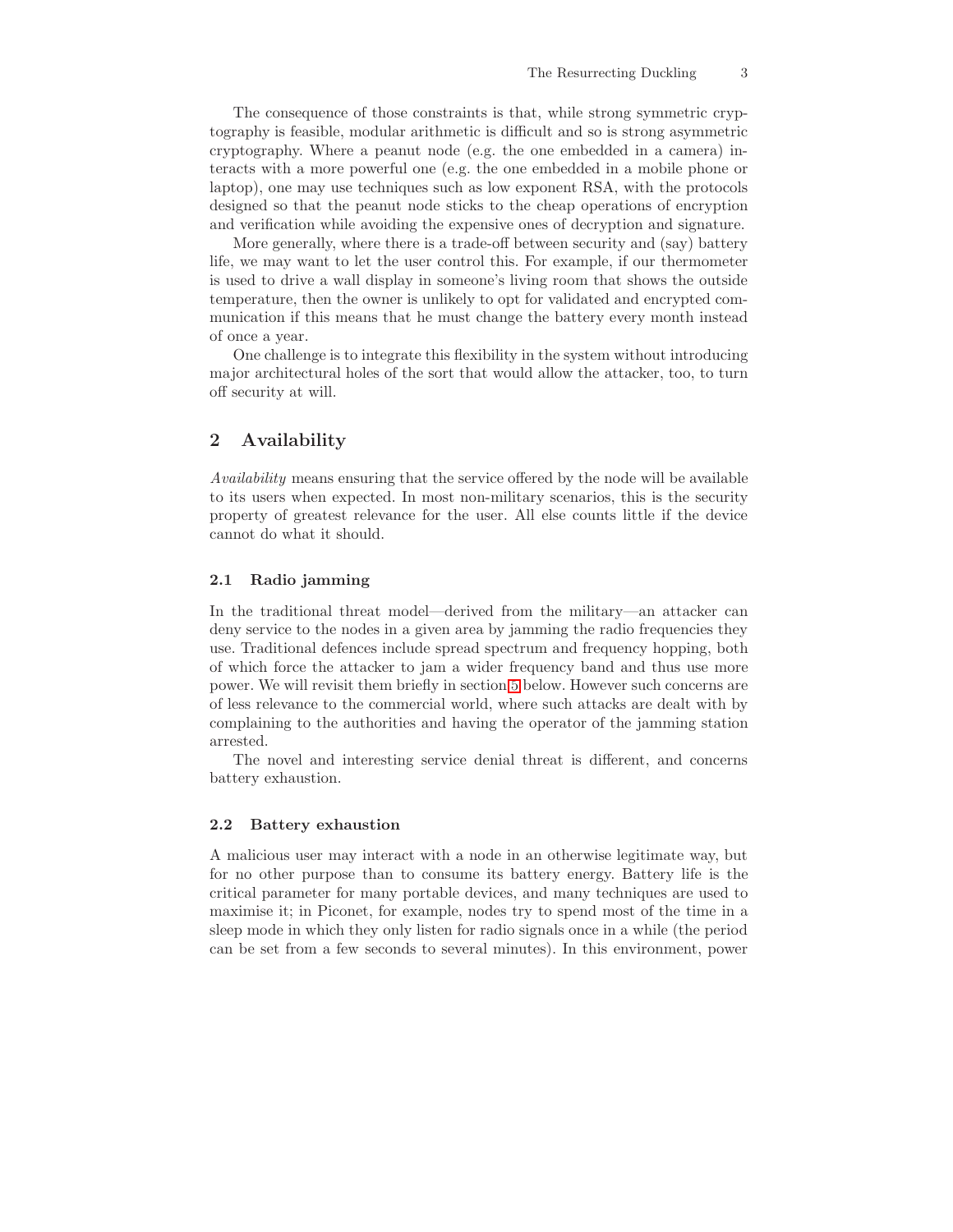exhaustion attacks are a real threat, and are much more powerful than better known denial of service threats such as CPU exhaustion; once the battery runs out the attacker can stop and walk away, leaving the victim disabled. We call this technique the **sleep deprivation torture** attack.

For any public access server, there is necessarily a tension between the contrasting goals of being useful to unknown users and not succumbing to vandals. Whereas some applications can restrict access to known principals, in others (such as web servers and name servers) this is infeasible since the very usefulness of the service comes from its being universally available.

If a server has a primary function (such as sending the outside temperature to the meteorological office every hour) and a distinct auxiliary function (such as sending the current temperature to anyone who requests it) then these functions can be prioritised; a reservation mechanism can ensure that the higher priority use receives a guaranteed share of the resource regardless of the number of requests generated by the lower priority uses. (The highest priority use of all may be battery management: if one can estimate fairly accurately the amount of usable energy remaining, then the service can be monitored and managed provided that the process does not itself consume too much of the resource it is intended to conserve.)

### **3 Authenticity**

#### **3.1 To whom can a principal talk?**

In some applications our thermometer will broadcast its temperature readings, but in general it will only send them to recipients who have been authorised in some way. For example, in a hospital, it might be authorised to send temperature readings to any doctor's palmtop computer or any nursing station. But it might also be required to restrict transmission (e.g. of the temperature of a celebrity) to a particular station or device.

The usual authorisation mechanisms (which turn out to be the least interesting in this case) involve a centralised system administrator. This may be implemented as access control lists (the administrator tells the thermometer who is authorised) or capabilities (the administrator gives some principals a signed certificate which they present to the thermometer when they want a reading). However, the ad-hoc network environment poses a fundamental new problem: the *absence of an online server*.

Interactions with the administrator after the thermometer has been manufactured (or personalised by the institution that owns it) may be expensive or time-consuming, as they may entail establishing a network connection to a central server (perhaps using gossiping via intermediate nodes), or bringing a management device physically close to each affected node. In the particular case of a thermometer, the device might be calibrated every six months, at which time new security state can be loaded; however, rapid changes may be too expensive for a central administrator to make regularly.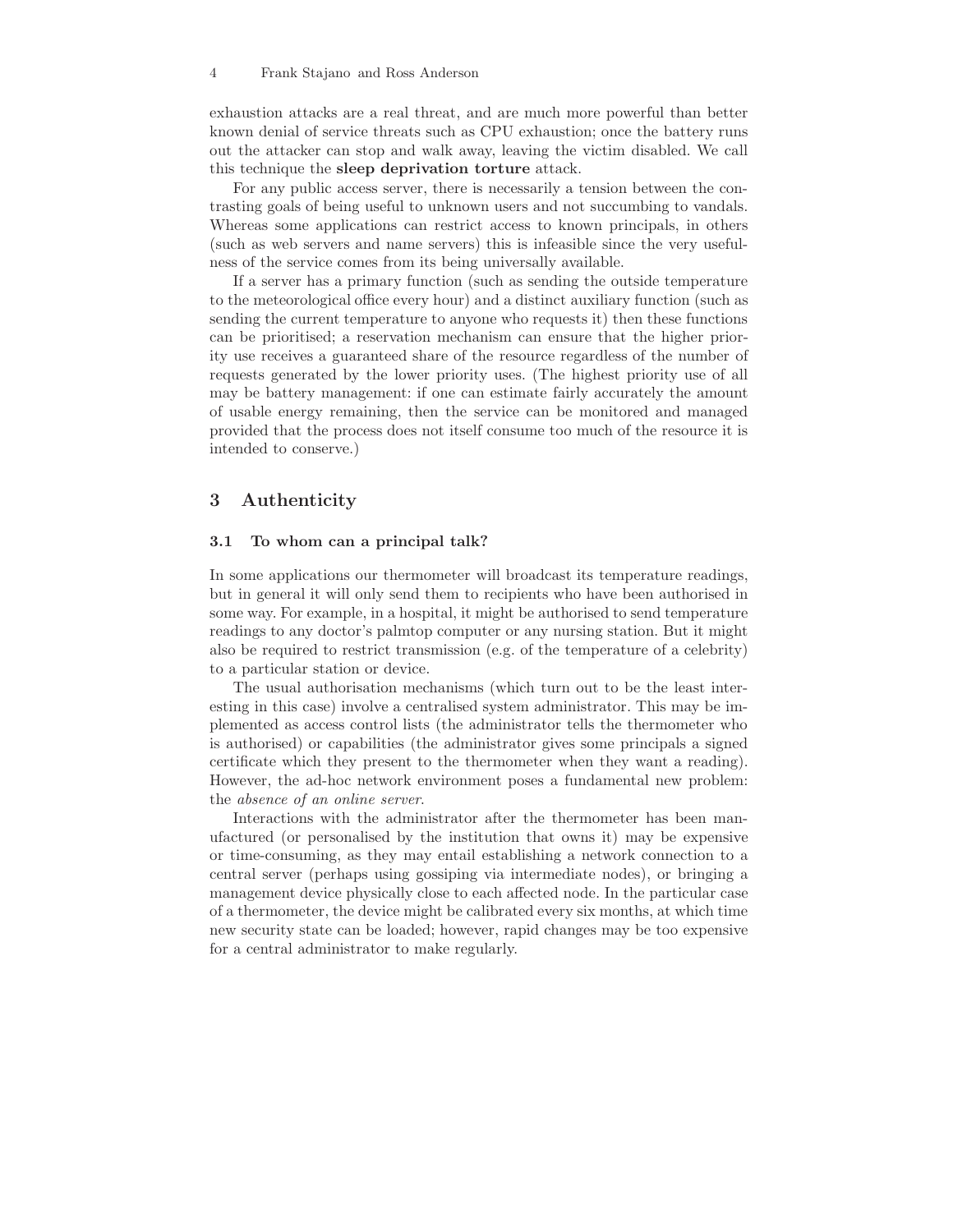It follows that the length of any validity period (whether for certificates or access control lists) will be a trade-off between timeliness and convenience. But relying on expiration dates imposes on the nodes the extra cost of running a secure clock—otherwise the holder of an expired certificate might reset a node's clock to a time within the validity period. As many Piconet nodes would not normally have an onboard clock, the classical approach to authentication is suspect. Thankfully, there is a better way.

#### **3.2 Secure transient association**

The novel and interesting authentication problem in ad-hoc networks of wireless devices is that of **secure transient association**. If a householder owns a device, say a universal remote control, that lets her control various other devices in her home (such as hi-fi and television components, the heating system, lights, curtains and even the locks and burglar alarm) then she will need to ensure that a new device she buys from the shop will obey her commands, and not her neighbour's. She will want to be assured that a burglar cannot take over the heat sensing floodlight in the garden, or unlock the back door, just by sending it a command from a remote control bought in the same shop.

As well as being *secure* (whatever that means), the association between the controller and the peripheral must also be *transient*. When a householder resells or gives away her television set or hi-fi or fridge, it will have to obey another controller; when her controller breaks down (or she decides to replace it or upgrade its operating system), she must be able to regain control of all the gadgets she already owns.

A central authentication service is possible for expensive consumer durables; most governments run such services for houses and cars. But there is no prospect that this will be extended to all durable consumer goods; the UK government abandoned dog licensing some years ago as uneconomic. In any case, there would be very grave civil liberties objections to the government maintaining lists of all PCs, hi-fis and DVD players in the country; the outcry over the Pentium III processor ID indicates the likely level of political resistance. Even the existing central services stop short of managing keys; the replacement of car keys is left to the motor trade, while house locks are completely uncontrolled. So it is desirable that key management be performed locally: the last thing we want is to impose an expensive and unpopular central solution. Yet it would be nice if we could still provide some means of making a stolen DVD player harder to resell.

Another insight comes from scenarios where we have a pool of identical devices, such as a bowl of disinfectant containing ten thermometers. The doctor does not really care which thermometer she gets when she picks one up, but she does care that the one her palmtop talks to is the same one she is holding and not any other one in the bowl or nearby in the ward.

Many more potential applications of wireless devices require establishing a secure transient association between two principals (typically, but not necessarily, a user and a peripheral). For example, there has been significant interest in the possibility of a police pistol that can only fire when held by the officer to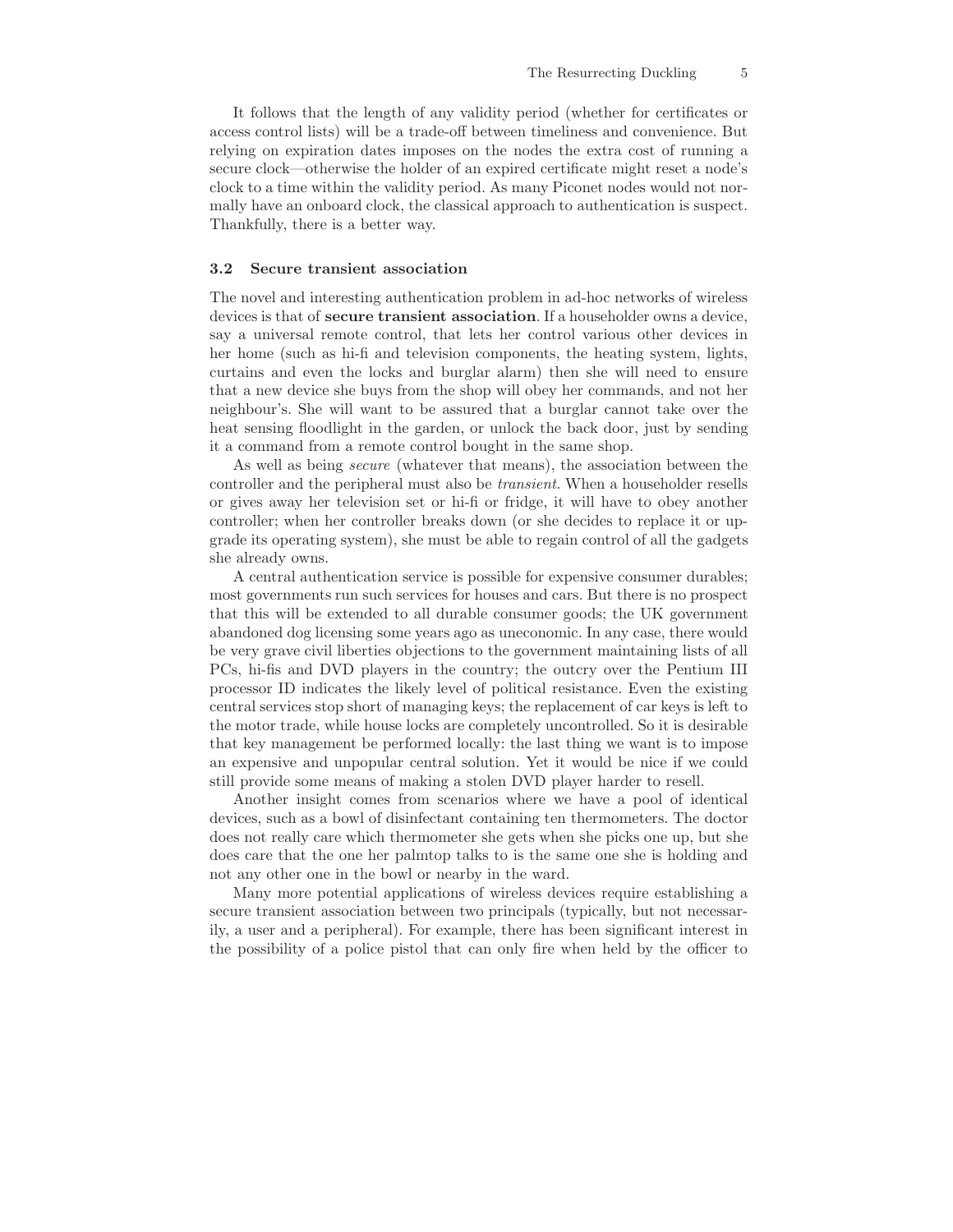whom it was issued, who for this purpose might be wearing a very short range radio ring: at present, in the USA, a large number of the firearm injuries sustained by policemen come from stolen police guns. Similar considerations might apply to more substantial weapon systems, such as artillery, that might fall into enemy hands.

#### **3.3 The "resurrecting duckling" security policy**

A metaphor inspired by biology will help us describe the behaviour of a device that properly implem[ent](#page-10-6)s secure transient association.

As Konrad Lorenz beautifully narrates [10], a duckling emerging from its egg will recognise as its mother the first moving object it sees that makes a sound, regardless of what it looks like: this phenomenon is called **imprinting**. Similarly, our device (whose egg is the shrink-wrapped box that encloses it as it comes out of the factory) will recognise as its owner the first entity that sends it a secret key. As soon as this 'ignition key' is received, the device is no longer a newborn and will stay faithful to its owner for the rest of its life. If several entities are present at the device's birth, then the first one that sends it a key becomes the owner: to use another biological metaphor, only the first sperm gets to fertilise the egg.

We can view the hardware of the device as the body, and the software (particularly the state) as the soul. As long as the soul stays in the body, the duckling remains alive and bound to the same mother to which it was imprinted. But this bond is broken by death: thereupon, the soul dissolves and the body returns in its pre-birth state, with the resurrecting duckling ready for another imprinting that will start a new life with another soul. Death is the only event that returns a live device to the pre-birth state in which it will accept an imprinting. We call this process **reverse metempsychosis**. Metempsychosis refers to the transmigration of souls as proposed in a number of religions; our policy is the reverse of this as, rather than a [si](#page-5-0)ngle soul inhabiting a succession of bodies, we have a single body inhabited by a succession of souls<sup>1</sup>.

With some devices, death can be designed to follow an identifiable transaction: our medical thermometer can be designed to die (and lose its memory of the previous key and patient) when returned to the bowl of disinfectant. With others, we can arrange a simple timeout, so that the duckling dies of old age. With other devices (and particularly those liable to be stolen) we will arrange that the duckling will only die when so instructed by its mother: thus only the currently authorised user may transfer control of the device. In order to enforce this, some level of tamper resistance will be required: assassinating the duckling without damaging its body should be made suitably difficult and expensive.

In some applications we may need to be able to recover from circumstances in which the legitimate user loses the shared secret (e.g. the password is forgotten

<span id="page-5-0"></span> $1$  Prior art on this technique includes Larry Niven's science fiction novel A World Out of Time (1977) in which convicted criminals have their personalities "wiped" and their bodies recycled.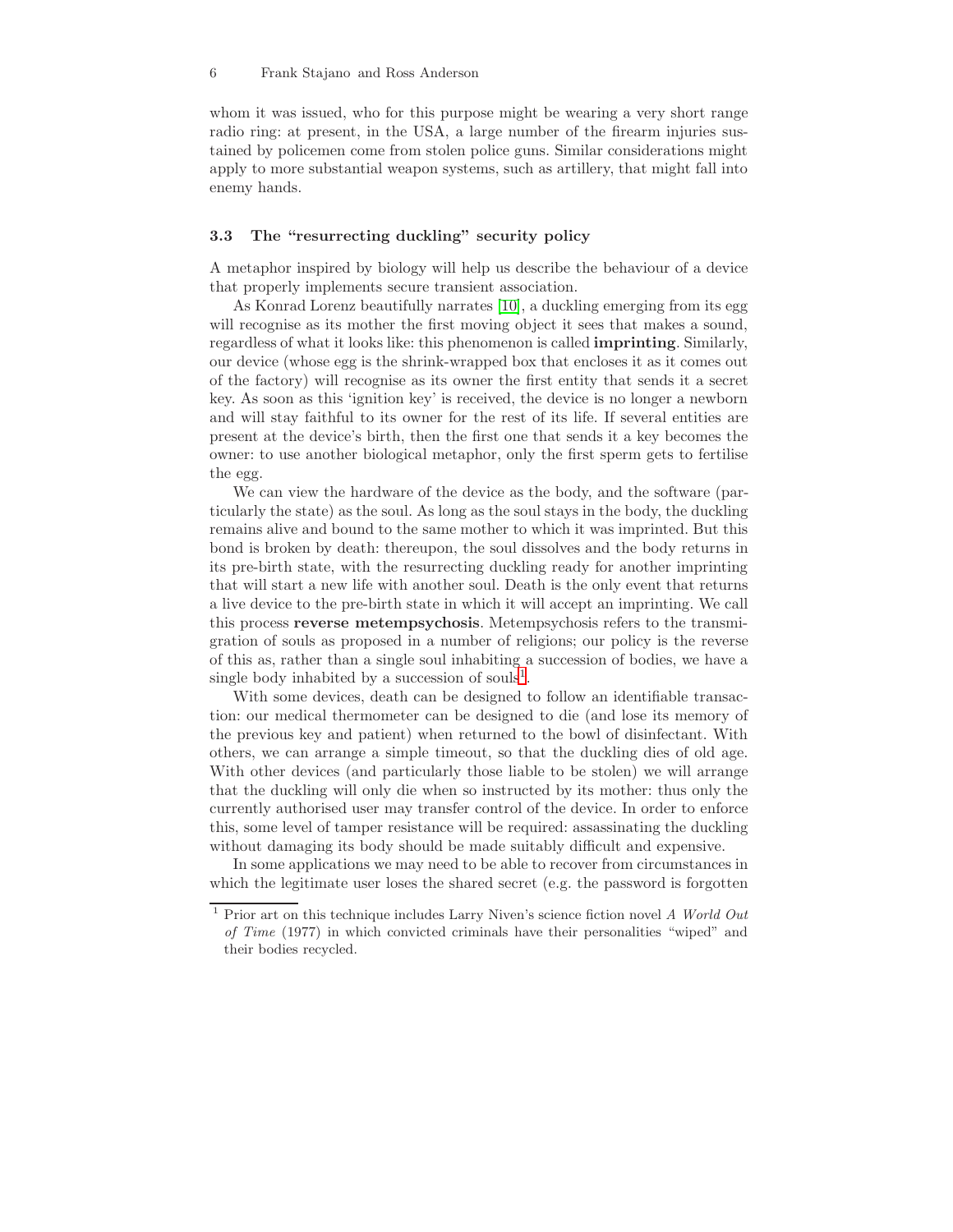or the remote control is broken beyond repair). To be able to regain control of the duckling, one should allow for **escrowed seppuku**: someone other than the mother, such as the manufacturer, holds the role of Shōgun with a master password that can command the device to commit suicide.

In other applications, only part of the duckling's soul should perish. In fact, our thermometer will typically be calibrated every six months by the hospital's (or manufacturer's) technician, and the calibration information must not be erased along with the patient data and user key when the device is disinfected, but only when it is plugged into a calibration station. So we may consider the device to be endowed with two souls—the calibration state and the user state and a rule that the latter may not influence the former. So our resurrecting duckling security policy may be combined with multilevel security concepts (in fact, "multilevel secure souls" are a neat application of the Biba integrity policy model [5]).

#### <span id="page-6-0"></span>**3.4 Imprinting**

During the imprinting phase, as we said, a shared secret is established between the duckling and the mother. Again, we might think that this is easy to do. If at least one of the two principals involved can perform the expensive public key operations (decrypt and sign), the other device then simply generates a random secret and encrypts it under the public key of the powerful device from which it gets back a signed confirmation.

But many of our nodes lack the ability to do public key, and even if they did it would still not help much. Suppose that a doctor picks up a thermometer and tries to get his palmtop to do a Diffie-Hellman key exchange with it over the air. How can he be sure that the key has been established with the right thermometer? If both devices have screens, then a hash of the key might be displayed and verified manually; but this is bad engineering as it is both tedious and error-prone, and in an environment where we want neither. We are not likely to want to give a screen to every device; after all, sharing peripherals is one of the goals of ad-hoc networking.

In many applications, there will only be one satisfactory solution, and we advocate its use generally as it is effective, cheap and simple: physical contact. When the device is in the pre-birth state, simply touching it with an electrical contact that transfers the bits of a shared secret constitutes the imprinting. No cryptography is involved, since the secret is transmitted in plaintext, and there is no ambiguity about which two entities are involved in the binding.

Note that an imprinted duckling may still *interact* with principals other than its mother—it just cannot be *controlled* by them. In our medical application, we would usually want the thermometer to report the patient's temperature to any device in the ward which asked for it. Only in exceptional circumstances (such as a celebrity patient, or a patient with a socially stigmatised condition) would the patient require encrypted communications to a single doctor's PDA. So should we also have an option of imprinting the device with a cleartext access control list (and perhaps the patient's name), rather than an ignition key?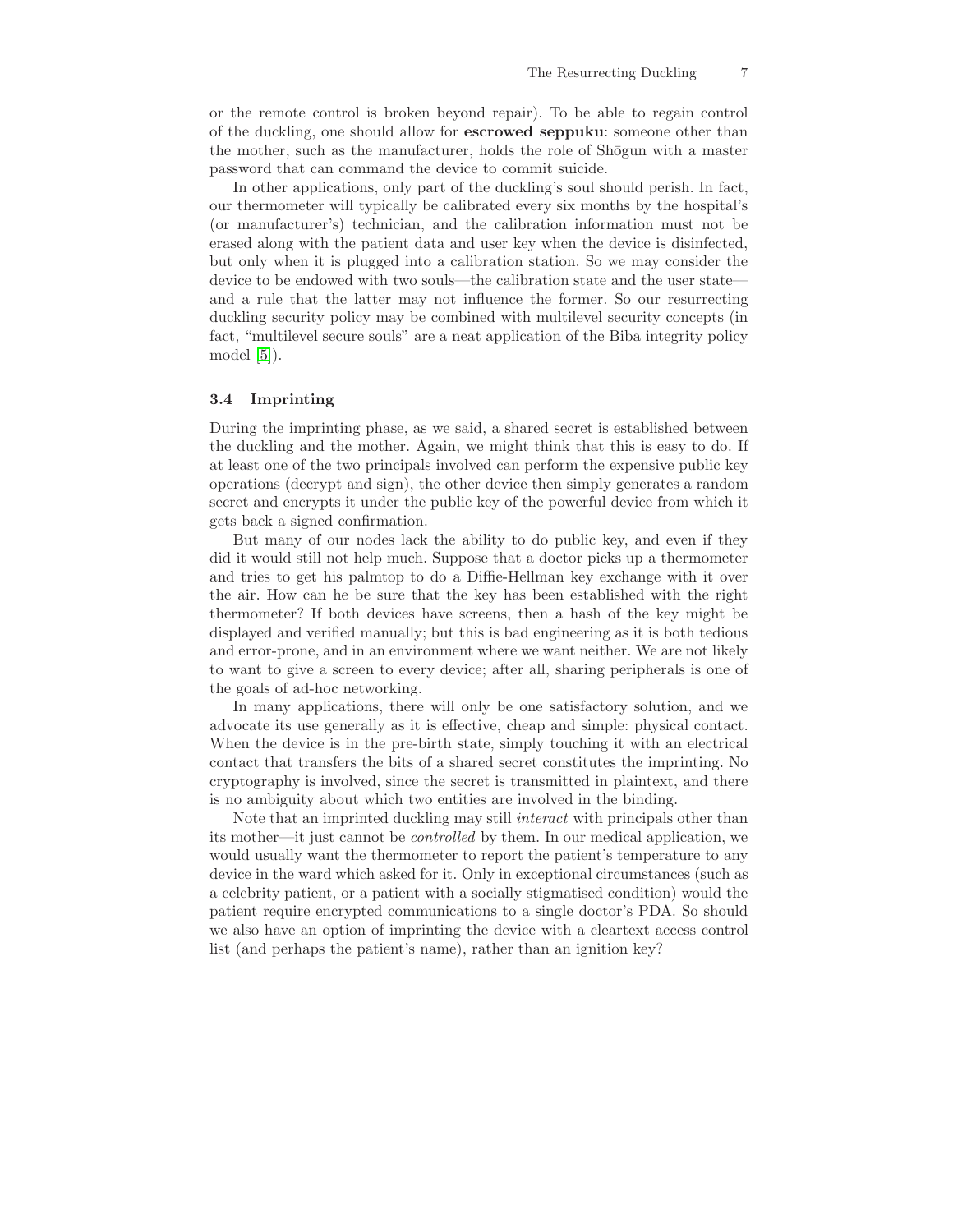#### 8 Frank Stajano and Ross Anderson

This brings us back to the issue raised at the end of section 1.2, namely how we might enable a single device to support security mechanisms of differing strength. The solution that we favour is to always bootstrap by establishing a shared secret and to use strong cryptography to download more specific policies into the node. The mother can always send the duckling an access control list or whatever in a message protected by the shared secret. Having a key in place means that the mother can change its mind later; so if the patient is diagnosed HIV positive and requests secure handling of his data from then on, the doctor does not have to kill and reinitialise all the equipment at his bedside. In general, it appears sound policy to delegate from a position of strength.

### **4 Integrity**

So far we have seen that denial of service, the goals of authentication, and the mechanisms for identifying other principals are surprisingly different in an ad-hoc network. Is there any role for the more conventional computer security mechanisms? The answer appears to be a qualified yes when we look at integrity.

*Integrity* means ensuring that the node has not been maliciously altered. The recipient wants to be sure that the measurements come from the genuine thermometer and not from a node that has been modified to send out incorrect temperature values (maybe so as to disrupt the operation of the recipient's nuclear power plant).

#### **4.1 If you can't afford signatures...**

Prudence dictates that a patient's temperature should only be measured by a "known good" thermometer, such as one that passed a calibration inspection within the last six months. So it is natural for calibrators to issue signed dated certificates (though some care must be taken if some of the thermometer's prospective clients do not possess a clock). But the certificate could have been replayed by a middleman. What sort of mechanisms should be implemented to prevent this?

If the thermometer can perform digital signatures and the palmtop can check them, the solution is straightforward: the thermometer's calibration certificate can include the node's public key. Where the thermometer cannot perform public key cryptograp[hy,](#page-6-0) [th](#page-6-0)e palmtop will establish a common secret with the thermometer using the techniques of section 3.4 and, having verified its certificate, will be able to accept messages protected by a MAC keyed with the shared secret.

At this point, we depart once more from the conventional wisdom of the computer security community. The obvious objection is that, since neither certificates nor IDs are secret, a false device might be constructed which clones a genuine one; and that the only proper way to use a certificate is to certify a public key whose private key is known only to the device. However, this is tied up closely with the issues of tamper proofness and tamper evidentness. If our devices are not tamper-proof, then the private key can be read out and installed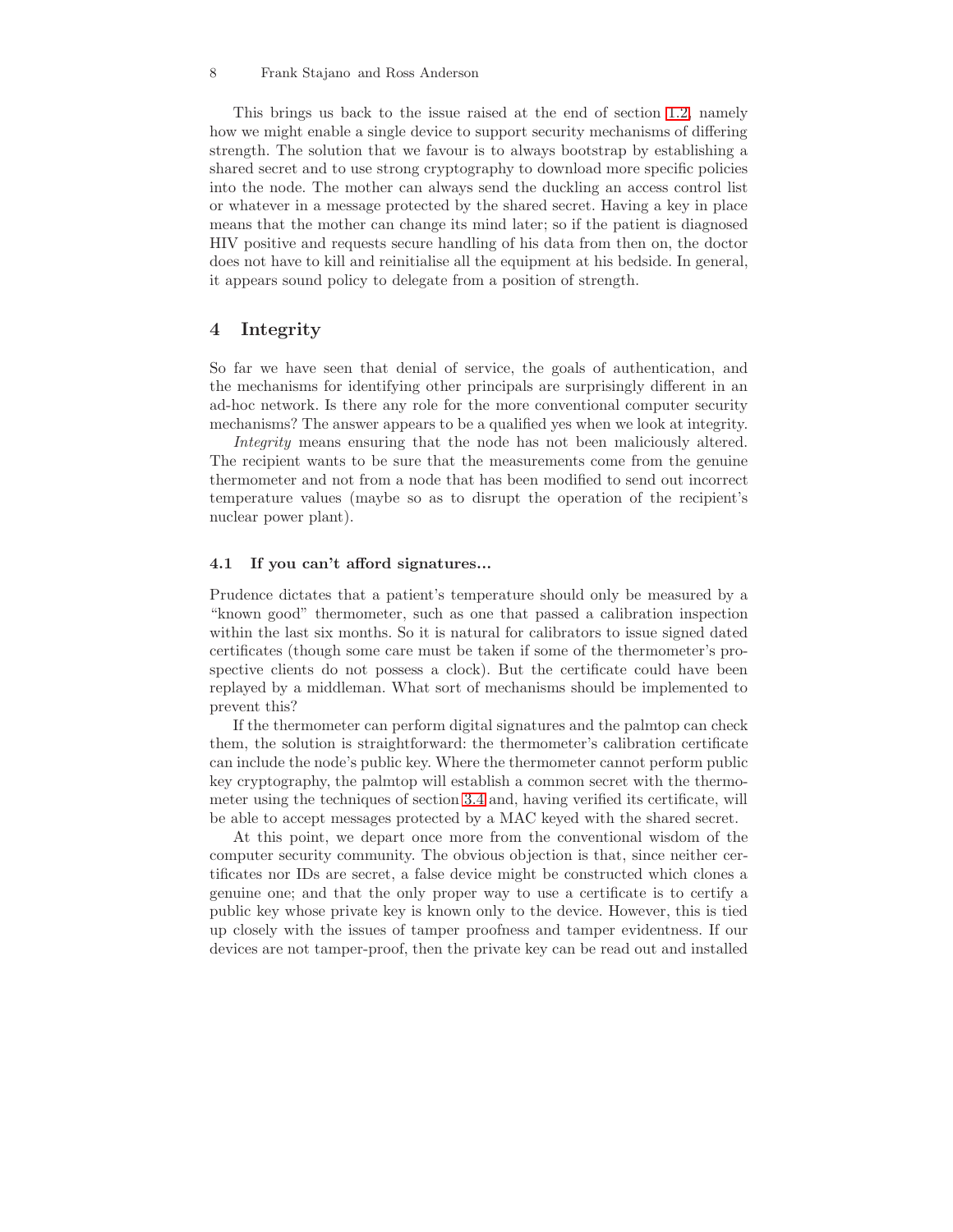in a bogus device; but if they meet the much weaker requirement of tamperevidentness (say with sealed enclosures), a forger will not be able to produce an intact seal on the bogus device. So we will have confidence in a certificate which we receive protected under an ignition key that we shared successfully with a device whose seal was intact. (This is the first example we know of a purely "bearer" certificate: it need not contain a name or even a pseudonym.) We will now discuss this in more detail.

#### **4.2 Tamper resistance**

The doctor's reliance on the "genuine thermometer" certificate assumed that, after the thermometer was last inspected, calibrated and certified, it stayed that way. This assumption may be questioned in many applications, especially as in Piconet not all nodes are well guarded, highly personal accessories such as Java rings [11] over which the owner is expected to keep close and continuous control. On the contrary, many nodes (such as broadcasting sensors) may be commodities that are scattered around and left to their fate. With such a model an attacker may, and sooner or later will, modify or forge a deployed node, possibly redeploying the corrupted node in an unsuspecting environment.

This can in theory be avoided by making the node [t](#page-10-7)amper-proof, but it is much easier to talk about this property than to implement it in practice [1], especially within the cost and form factor constraints of personal consumer electronics devices. Under the circumstances, it is not clear how much extra assurance is given by furnishing our thermometer with the ability to do public key cryptography; such a device can have its private key read out just as a device with a certificate but without a private/public keypair can be forged.

In such environments it may often be more suitable to use physical tamperevidence mechanisms (such as seals) rather than electronic mechanisms (such as tamper sensing switches that zeroise memory). In this case, one must still design the device so [tha](#page-10-8)t non-intrusive attacks (such as those based on protocol failure, power analysis and glitch attacks [2]) are not practical; it is also necessary to take into account the time that might p[ass](#page-10-9) before a broken seal is noticed, and the likelihood of successful attacks on the sealing mechanism [9].

It must also be realised that the tampering may not be limited to the onboard code and keys: a very effective attack on the unattended thermometer is to simply replace its analogue sensing element with a bad one. This attack highlights that even enclosing the entire processor, memory and backup battery in a high-grade tamper resistant enclosure, with only a ribbon connector to interface with the outside world, would still leave us vulnerable to direct attacks on its "peripherals". Bringing the sensor itself within the tamper resistant enclosure may make manufacturing too expensive (the computing and communication core willl no longer be a modular building block) and may even interfere with the proper working of the sensor. So the transducer may be an Achilles' heel, and it may not be worth spending large sums on tamper-proofing the core if the sensor cannot economically be protected.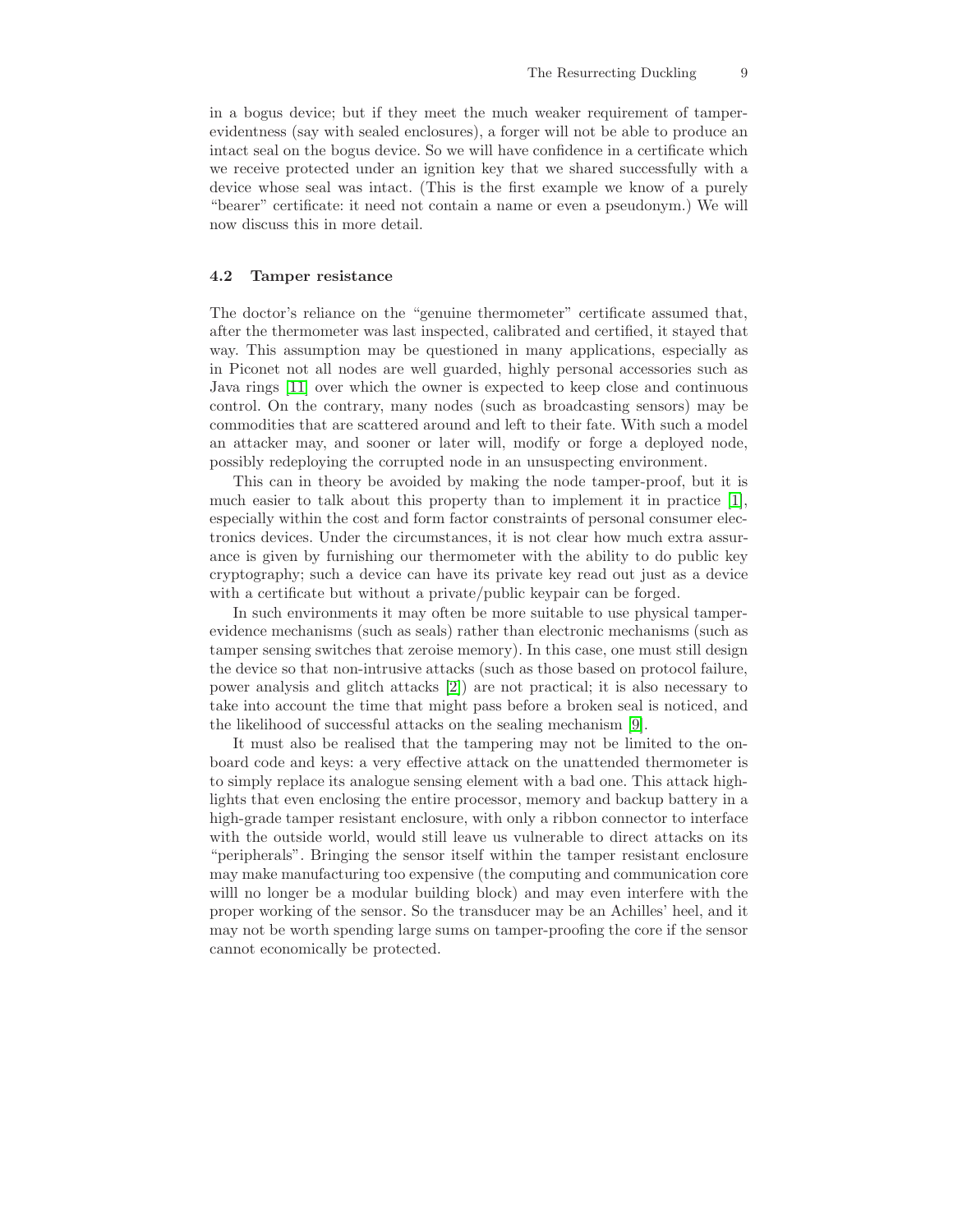When making decisions about what level of tamper-proofness or tamperevidentness a system needs, it is as well to bear in mind that corrupt nodes can be used in a number of ways. Attacks might be immediate and direct, or alternatively the attacker might field a number of nodes which would accept software upgrades from him as well as from the authorised source.

#### **4.3 Software upload**

For nodes to be useful, there has to be a way to upload software into them, if nothing else during manufacture; in many applications we will also want to do this after deployment. So we will want to prevent opponents from exploiting the upload mechanism, whatever it is, to infiltrate malicious code, and we will want to be able to detect whether a given node is running genuine software or not.

Neither of these goals can be met without assuming that at least some core bootstrap portion of the node escapes tampering. The validity of such an assumption will depend on the circumstances; the expected motivation and ability of the attackers, and the effort spent not just on protecting the node with tamper-resistance mechanisms and seals, but in inspection, audit and other system controls.

### <span id="page-9-0"></span>**5 Confidentiality**

We find that we have little to say about confidentiality other than remarking that it is pointless to attempt to protect the secrecy of a communication without first ensuring that one is talking to the right principal. Authenticity is where the real issues are and, once these are solved, protecting confidentiality is simply a matter of encrypting the session using whatever key material is available.

In the event that covert or jam-resistant communications are required, then the key material can be used to initialise spread-spectrum or frequency-hopping communication. Note that, in the absence of shared key material and an accurate time source, such techniques are problematic during the important initial resource discovery phase in which devices try to determine which other nodes are nearby.

### **6 Conclusions**

We examined the main security issues that arise in an ad-hoc wireless network of mobile devices. The design space of this environment is constrained by tight bounds on power budget and CPU cycles, and by the intermittent nature of communication. This combination makes much of the conventional wisdom about authentication, naming and service denial irrelevant; even tamper resistance is not completely straightforward.

There are interesting new attacks, such as the sleep deprivation torture, and limitations on the acceptable primitives for cryptographic protocols. However,